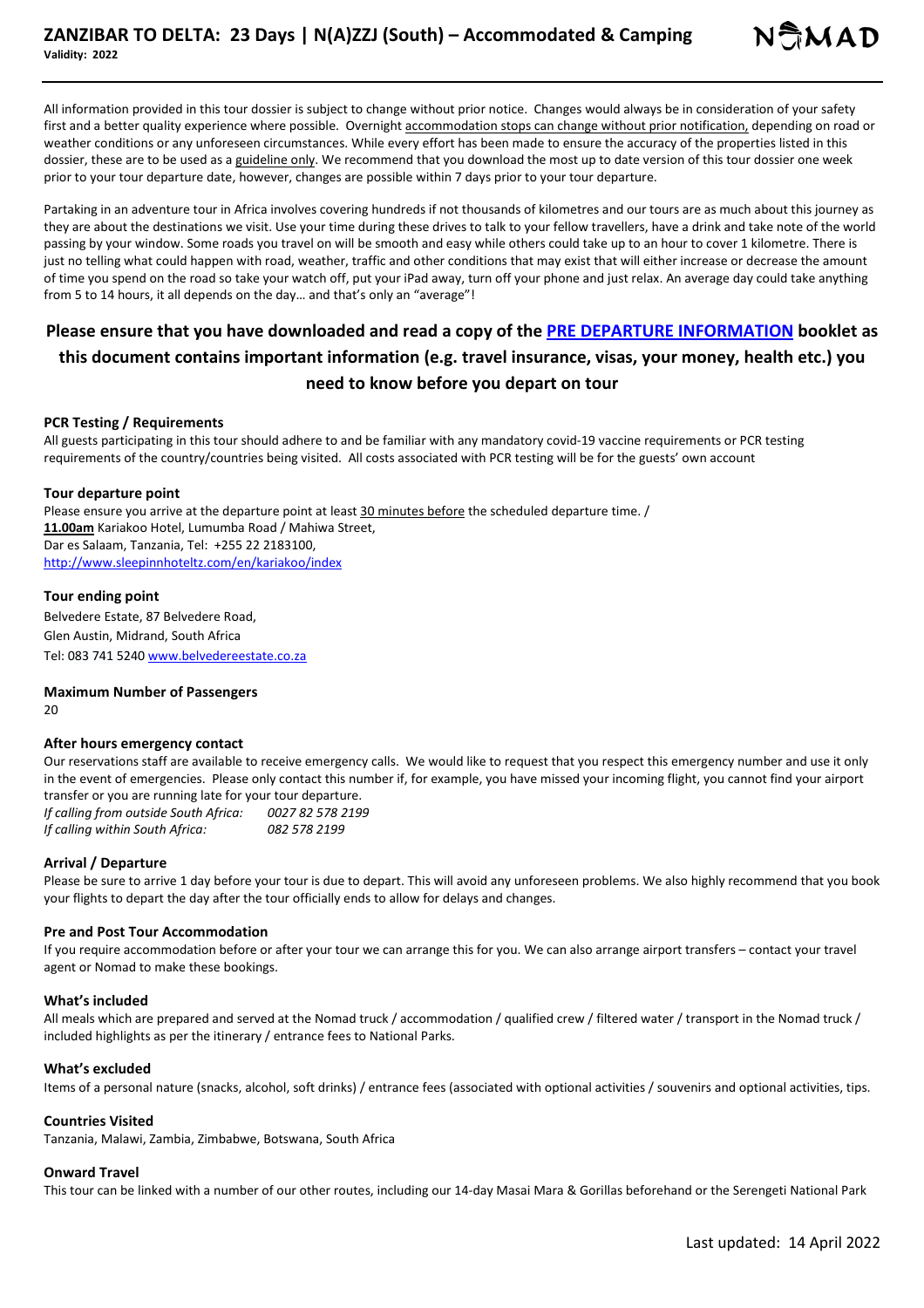# **ZANZIBAR TO DELTA: 23 Days | N(A)ZZJ (South) – Accommodated & Camping**



## **Validity: 2022**

tour. If you are interested to enhance your tour further, please contact us to receive a list of all the available options to suite your time frame and budget.

## **Green Seats – Travel Responsibly in Africa**

Nomad has a non-profit Trust that looks after the people, animals and places that we visit. We realise that a footprint is left where we travel and for this reason, the Nomad Africa Trust was established. Your donation to the Trust is called a "Green Seat". If you would like to help Nomad making Africa Greener, simply choose the tick box during your booking process (or contact us afterwards to add it) and we will take care of the rest. The Nomad African Trust is responsible for the administration of the funds collected from the sale of the green seats and these funds are distributed to various projects as identified by the Trust.

# **TOUR ITINERARY**

## **Day 1 – Nungwi (Zanzibar)**

After meeting your crew and fellow travellers, we complete the short journey to the ferry port and board our ferry for the two hour trip to Zanzibar. After arriving at the port in Zanzibar, we board make our way to Nungwi on the northern shores of the island. There are a number of excursions that can be arranged and your guide will be on hand to assist.

| <b>Accommodation</b> | Amaan Bungalows http://oceangrouphotel.com/amaan-bungalows/                                       |
|----------------------|---------------------------------------------------------------------------------------------------|
| <b>Facilities</b>    | Accommodated: Two per room with en-suite bathroom                                                 |
|                      | <b>Camping:</b> Two per Room with en-suite bathroom                                               |
|                      | Please visit the website of the accommodation provider for a full list of the facilities offered. |
| Route                | Dar es Salaam to Nungwi (Zanzibar)                                                                |
| <b>Meals</b>         | Lunch. Dinner                                                                                     |
| Included highlight   | Zanzibar Excursion                                                                                |

#### **Day 2 – Nungwi**

Today is a free day to enjoy some of the many attractions and activities on offer. Water sports are the order of the day and Nungwi offers fishing, snorkelling, scuba diving and a variety of ocean safari options. Whatever it is you chose to do today, you will have ample opportunity to create some island memories. Rent a scooter and explore the many attractions on offer or simply relax on the beach and soak up the sun.

| <b>Accommodation</b>     | Amaan Bungalows http://oceangrouphotel.com/amaan-bungalows/                                       |
|--------------------------|---------------------------------------------------------------------------------------------------|
| <b>Facilities</b>        | <b>Accommodated:</b> Two per room with en-suite bathroom                                          |
|                          | <b>Camping:</b> Two per Room with en-suite bathroom                                               |
|                          | Please visit the website of the accommodation provider for a full list of the facilities offered. |
| <b>Meals</b>             | Breakfast, Lunch, Dinner                                                                          |
| <b>Optional Activity</b> | Fishing, Snorkelling, Scuba Diving, Turtle Sanctuary Visit, Village Tours and more                |

## **Day 3 – Nungwi - Stone Town**

This morning our visit to Nungwi comes to an end as we transfer by road to Stone Town. Before we arrive in Stone Town, we will stop along the way to enjoy a guided walking spice tour, which passes through villages and spice plantations. You will be able to witness first-hand how spice farm workers climb the trees and seek out specific plants and will have the opportunity to purchase fresh spices directly from these farms. Boasting a rich history this busy port of Stone Town was once a landmark on both the Slave and Spice trade routes.

| <b>Accommodation</b> | All Seasons Hotel (website not available)                                                         |
|----------------------|---------------------------------------------------------------------------------------------------|
| <b>Facilities</b>    | <b>Accommodated:</b> Two per room with en-suite bathroom                                          |
|                      | <b>Camping:</b> Two per Room with En-Suite Bathroom                                               |
|                      | Please visit the website of the accommodation provider for a full list of the facilities offered. |
| Route                | Nungwi to Stone Town                                                                              |
| <b>Meals</b>         | Breakfast, Lunch, Dinner                                                                          |
| Included Highlight   | Prison Island boat tour / Walking Spice Tour                                                      |

#### **Day 4 - Mikumi**

Leaving the coast behind us we travel inland and make our way to Mikumi where we stop for the night. Mikumi National Park ranks as the fourth largest park in Tanzania and forms part of a 75 000 square kilometre wilderness that centres on Selous, Africa's largest game reserve.

| <b>Accommodation</b>     | Camp Bastian http://www.campbastian.com/                                                          |
|--------------------------|---------------------------------------------------------------------------------------------------|
| <b>Facilities</b>        | Accommodated: Two per room with en-suite bathroom                                                 |
|                          | <b>Camping:</b> Campsite with shared ablutions                                                    |
|                          | Please visit the website of the accommodation provider for a full list of the facilities offered. |
| Route                    | Zanzibar via Dar es Salaam to Mikumi                                                              |
| <b>Meals</b>             | Breakfast, Lunch, Dinner                                                                          |
| <b>Optional Activity</b> | Mikumi Game Drive                                                                                 |

## **Day 5 - Iringa**

The town of Iringa sits on a cliff overlooking the Ruaha River Valley. The town centre offers the visitor a view into the past with its German colonial buildings and a popular market. The Commonwealth War Graves Cemetery memorialises soldiers who died in local battles during WWI and WWII.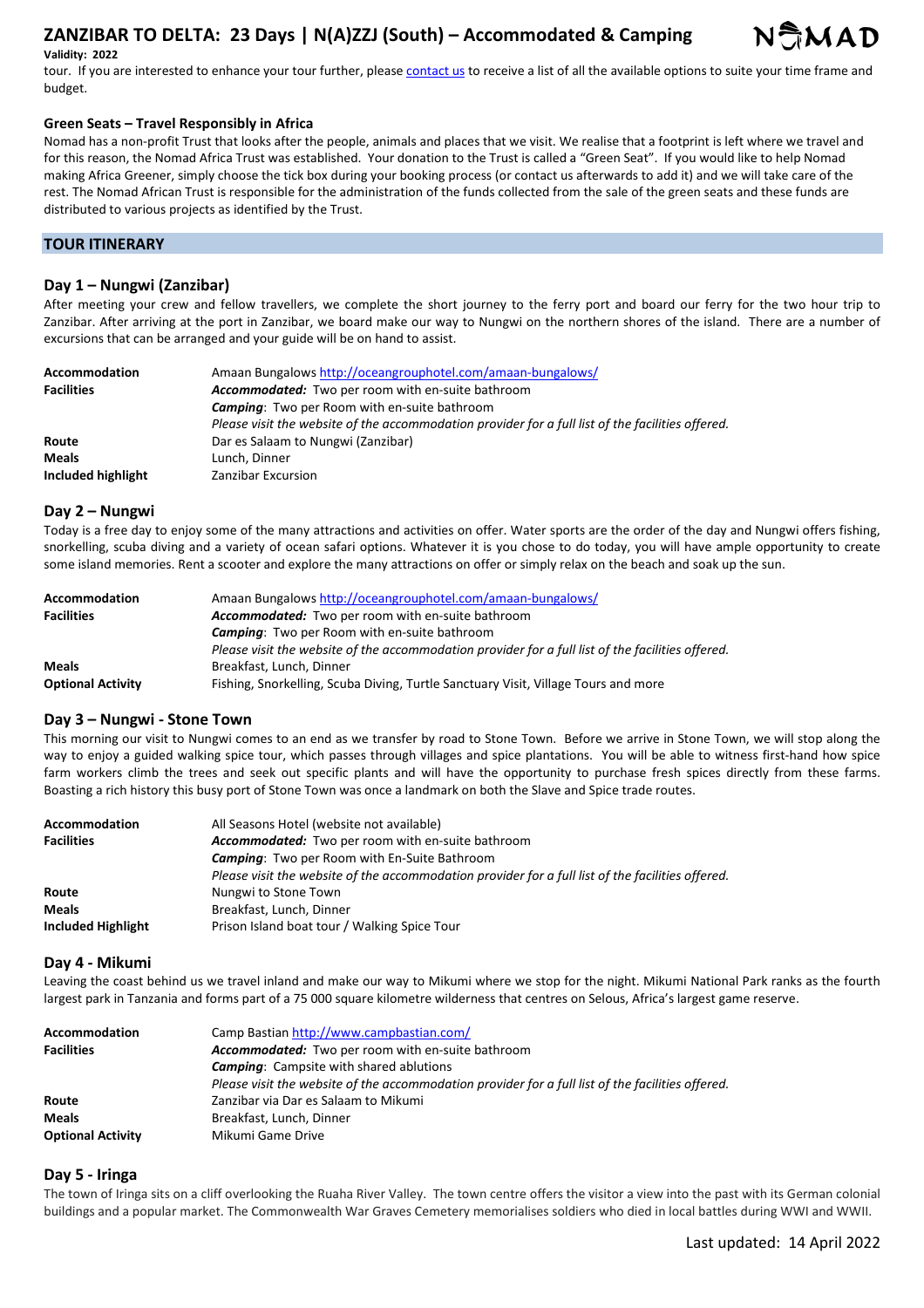# **ZANZIBAR TO DELTA: 23 Days | N(A)ZZJ (South) – Accommodated & Camping**

**Validity: 2022** 

| Accommodation     | Kisolanza Farm http://www.kisolanza.com                                                           |
|-------------------|---------------------------------------------------------------------------------------------------|
| <b>Facilities</b> | <b>Accommodated:</b> Two per room with en-suite bathroom                                          |
|                   | <b>Camping:</b> Campsite with shared ablutions                                                    |
|                   | Please visit the website of the accommodation provider for a full list of the facilities offered. |
| Route             | Mikumi to Iringa                                                                                  |
| <b>Meals</b>      | Breakfast, Lunch, Dinner                                                                          |

## **Day 6 – Mbeya Region**

This afternoon we will make a stop at a local coffee plantation where we have the opportunity to see the process of growing and harvesting coffee beans and will be able to sample some of the beans.

| <b>Accommodation</b><br><b>Facilities</b> | Utengule Coffee Lodge https://www.utengule.com/                                                   |
|-------------------------------------------|---------------------------------------------------------------------------------------------------|
|                                           | Accommodated: Two per room with en-suite bathroom                                                 |
|                                           | <b>Camping:</b> Campsite with shared ablutions                                                    |
|                                           | Please visit the website of the accommodation provider for a full list of the facilities offered. |
| Route                                     | Iringa to Chilumba                                                                                |
| <b>Meals</b>                              | Breakfast, Lunch, Dinner                                                                          |
| <b>Included Activity</b>                  | <b>Coffee Plantation Visit</b>                                                                    |

# **Day 7 – Lake Malawi**

Leaving Tanzania behind, we descend the Great Rift Valley and cross the border into Malawi. Known as the "Warm Heart of Africa" the lakeside country is blessed with natural beauty Our destination tonight is the shores of Lake Malawi where we look forward to spending the night enjoying the attractions of the northern regions of the lake. Snorkelling in the crystal waters offers the chance to see first-hand the brilliantly coloured tropical cichlids, tiny fish often found in colourful aquariums around the world.

| <b>Accommodation</b> | Chitimba https://edpeeters.wixsite.com/chitimbacamp                                               |
|----------------------|---------------------------------------------------------------------------------------------------|
| <b>Facilities</b>    | Accommodated: Two per room with en-suite bathroom                                                 |
|                      | <b>Camping:</b> Campsite with shared ablutions                                                    |
|                      | Please visit the website of the accommodation provider for a full list of the facilities offered. |
| <b>Meals</b>         | Breakfast, Lunch, Dinner                                                                          |
| <b>Border Post</b>   | Tanzania: Chi'zumulu, Tel: +265 15 357 207, Open: 06h00-18h00                                     |
|                      | Malawi: Songwe (no telephone), Open: 06h00-18h00                                                  |

# **Day 8 – Lake Malawi**

This morning we board our truck and head further South of Lake Malawi. Our destination tonight is the shores of Lake Malawi. Stretching over 500km along the western boundary of Malawi, the lake is home to more species of fish than any other lake. We spend the night on the shores of this natural wonder.

| <b>Accommodation</b> | Ngala Beach Lodge http://www.ngalabeach.com/                                                      |
|----------------------|---------------------------------------------------------------------------------------------------|
| <b>Facilities</b>    | <b>Accommodated:</b> Two per room with en-suite bathroom                                          |
|                      | <b>Camping:</b> Campsite with shared ablutions                                                    |
|                      | Please visit the website of the accommodation provider for a full list of the facilities offered. |
| Route                | North Lake Malawi to Central Lake Malawi                                                          |
| <b>Meals</b>         | Breakfast, Lunch, Dinner                                                                          |
| Included Highlight   | Village Walk with Nomad Tour Leader                                                               |

## **Day 9 – Lake Malawi**

Today is another day of leisure, relaxing at the lake. Use the time to read a book, soak up the sun or indulge in the many attractions that are on offer.

| Accommodation     | Ngala Beach Lodge http://www.ngalabeach.com/                                                      |
|-------------------|---------------------------------------------------------------------------------------------------|
| <b>Facilities</b> | Accommodated: Two per room with en-suite bathroom                                                 |
|                   | <b>Camping:</b> Campsite with shared ablutions                                                    |
|                   | Please visit the website of the accommodation provider for a full list of the facilities offered. |
| <b>Meals</b>      | Breakfast, Lunch, Dinner                                                                          |

# **Day 10 – South Luangwa**

This morning we enjoy a final sunrise on the shores of Lake Malawi before setting off for Zambia and the South Luangwa National Park. After crossing the border into Zambia we make a short stop in Chipata before continuing to our camp on the banks of the Luangwa River. Having watched the sun rise over Lake Malawi in the morning we enjoy an equally spectacular sunset over the Luangwa River this evening.

| Accommodation     | Wildlife Camp http://www.wildlifecamp-zambia.com OR Marula Lodge https://www.marulalodgezambia.com/ |
|-------------------|-----------------------------------------------------------------------------------------------------|
| <b>Facilities</b> | <b>Accommodated:</b> Two per room with en-suite bathroom                                            |
|                   | <b>Camping:</b> Campsite with shared ablutions                                                      |
|                   | Please visit the website of the accommodation provider for a full list of the facilities offered.   |

NSMAD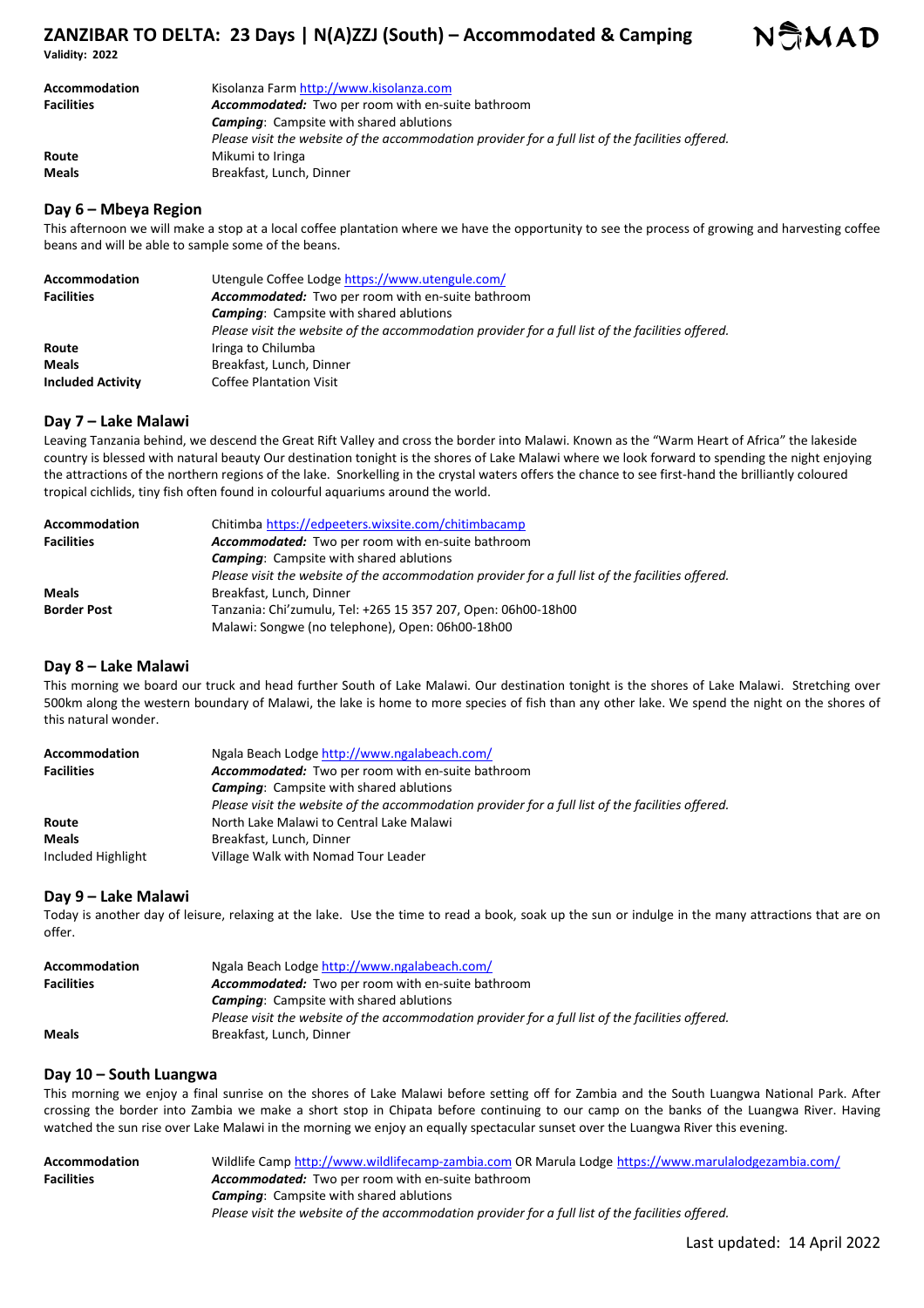# **ZANZIBAR TO DELTA: 23 Days | N(A)ZZJ (South) – Accommodated & Camping**

| Validity: 2022 |                                                  |
|----------------|--------------------------------------------------|
| Route          | Nkhotakota Region to South Luangwa National Park |
| Meals          | Breakfast, Lunch, Dinner                         |
| <b>Border</b>  | Zambia: Mwani Border / Tel: +260(0)21 138 1930   |
|                | Malawi: Mchinji Border / Tel: +265 (0)12 42215   |

# **Day 11 – South Luangwa**

South Luangwa National Park is a world-class safari destination and we have a full day to explore the park in search of the variety of wildlife found in the park. This morning you can partake in an optional morning safari or during the dry season (April to December) you can join one of the iconic walking safaris on offer in the park. This afternoon we will enjoy a Sunset Drive in the park, enjoying a sundowner on the way. The unique opportunity to explore the park at night gives us a chance to spot the elusive nocturnal species that are rarely seen in the day.

| <b>Accommodation</b>      | Wildlife Camp http://www.wildlifecamp-zambia.com OR Marula Lodge https://www.marulalodgezambia.com/ |
|---------------------------|-----------------------------------------------------------------------------------------------------|
| <b>Facilities</b>         | Accommodated: Two per room with en-suite bathroom                                                   |
|                           | <b>Camping:</b> Campsite with shared ablutions                                                      |
|                           | Please visit the website of the accommodation provider for a full list of the facilities offered.   |
| <b>Meals</b>              | Breakfast, Lunch, Dinner                                                                            |
| <b>Included Highlight</b> | Sunset Game Drive in South Luangwa National Park                                                    |
| <b>Optional Activity</b>  | Safari Walk (seasonal) or Morning Game Drive in South Luangwa                                       |

## **Day 12 - Petauke**

Leaving the Luangwa Valley this morning we make a stop at Tribal Textiles. The Chipata area is a major producer of Cotton and this morning we get a taste of the creativity of the African culture. Those interested can enjoy a tour of their workshops (March to December) to see how these colourful fabrics are crafted. Our destination tonight is the small town of Petauke.

| <b>Accommodation</b>      | Chimwemwe Executive Lodge http://www.chimwemwelodge.com                                           |
|---------------------------|---------------------------------------------------------------------------------------------------|
| <b>Facilities</b>         | <b>Accommodated:</b> Two per room with en-suite bathroom                                          |
|                           | <b>Camping:</b> Campsite with shared ablutions                                                    |
|                           | Please visit the website of the accommodation provider for a full list of the facilities offered. |
| Route                     | South Luangwa to Petauke                                                                          |
| <b>Meals</b>              | Breakfast, Lunch, Dinner                                                                          |
| <b>Included Highlight</b> | Textile project visit (full tour available March to December)                                     |

## **Day 13 - Lusaka**

As an important link between Lusaka and neighbouring Malawi, the Great East Road winds through rural Zambia and we will cross the Luangwa River on our way to Lusaka. The route today is dotted with villages and subsistence farms and the landscapes serve as a stark contrast to the developed countries, so many of us call home.

| Accommodation     | Eureka Camp http://www.eurekacamp.com                                                             |
|-------------------|---------------------------------------------------------------------------------------------------|
| <b>Facilities</b> | Accommodated: Two per room with en-suite bathroom                                                 |
|                   | <b>Camping:</b> Campsite with shared ablutions                                                    |
|                   | Please visit the website of the accommodation provider for a full list of the facilities offered. |
| Route             | Petauke to Lusaka                                                                                 |
| <b>Meals</b>      | Breakfast, Lunch, Dinner                                                                          |

# **Day 14 – Victoria Falls**

Crossing the Southern reaches of Zambia we make our way to the adventure town of Victoria Falls. This afternoon we get our first look at the mighty Victoria Falls. Crossing the bridge between Zambia and Zimbabwe we get a view of "Musi oa Tunya", the Smoke that Thunders as the falls are known in the local language. Victoria Falls offers a host of optional activities and these can be booked on arrival in Victoria Falls.

| <b>Accommodation</b> | Shearwater Explorers Village http://explorersvillage.com/                                         |
|----------------------|---------------------------------------------------------------------------------------------------|
| <b>Facilities</b>    | <b>Accommodated:</b> Two per room with en-suite bathroom (Adventure Rooms)                        |
|                      | <b>Camping:</b> Campsite (pre-erected dome tent with camper beds) with Shared Ablutions           |
|                      | Please visit the website of the accommodation provider for a full list of the facilities offered. |
| Route                | Lusaka to Victoria Falls                                                                          |
| <b>Meals</b>         | Breakfast                                                                                         |

# **Day 15 - Victoria Falls**

With the many activities on offer in Victoria Falls, today is the perfect day for the adventure that most suites your style. Whether rafting the mighty Zambezi River or enjoying a flight over the Falls, this is your day to enjoy the many attractions on offer in Victoria Falls.

| <b>Accommodation</b>     | Shearwater Explorers Village http://explorersvillage.com/                                         |
|--------------------------|---------------------------------------------------------------------------------------------------|
| <b>Facilities</b>        | <b>Accommodated:</b> Two per room with en-suite bathroom (Adventure Rooms)                        |
|                          | <b>Camping:</b> Campsite (pre-erected dome tent with camper beds) with Shared Ablutions           |
|                          | Please visit the website of the accommodation provider for a full list of the facilities offered. |
| <b>Meals</b>             | <b>Breakfast</b>                                                                                  |
| <b>Optional Activity</b> | Visit the Vic Falls, Zambezi Sunset Cruise, Bungee Jump, Helicopter Flights, White Water Rafting  |

NAMAD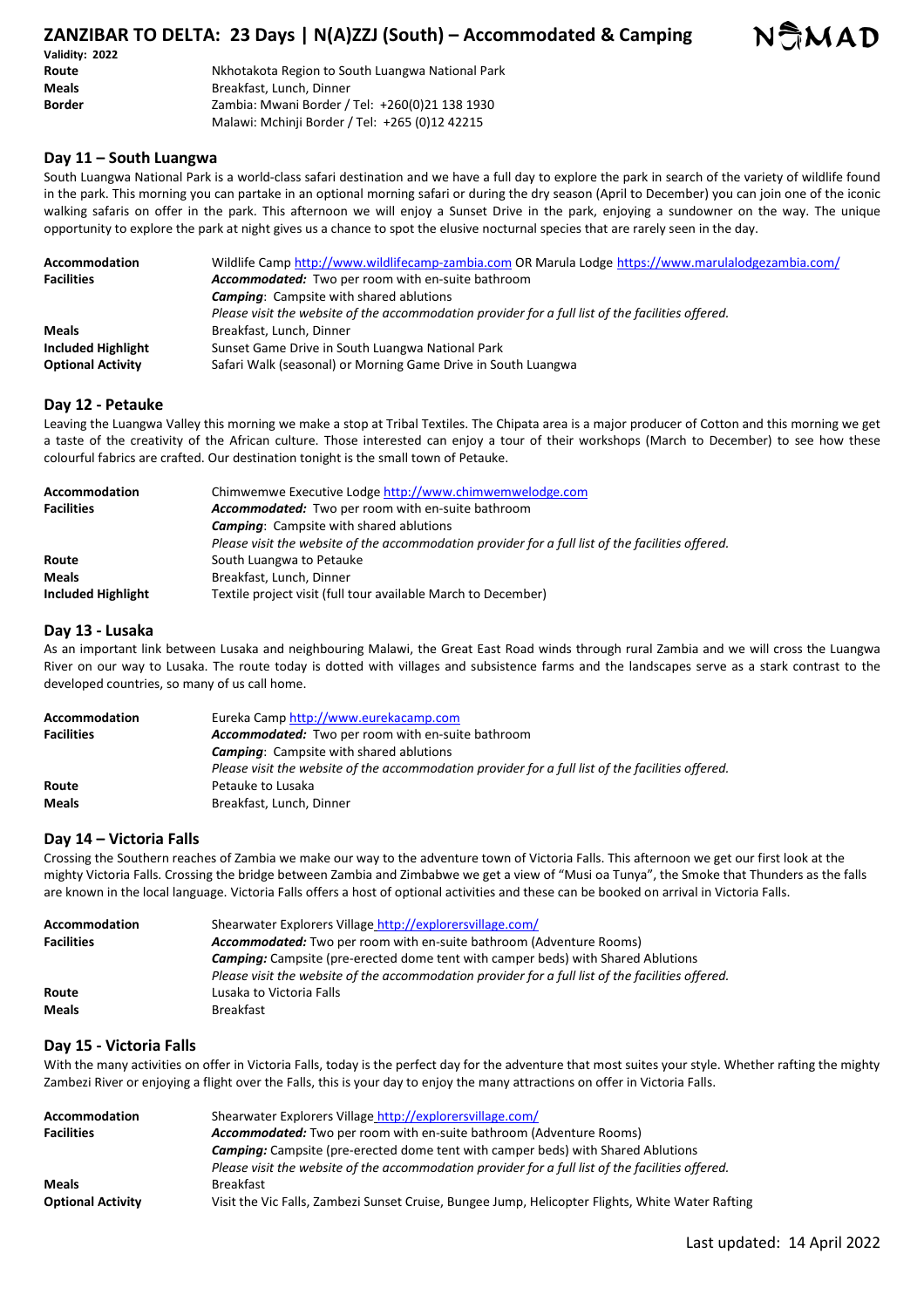# **ZANZIBAR TO DELTA: 23 Days | N(A)ZZJ (South) – Accommodated & Camping Validity: 2022**



# **Day 16 - Victoria Falls**

The bustling adventure town of Victoria Falls also offers a range of optional activities for those wanting a dose of adrenaline. For the more relaxed traveller there are craft markets to explore and a delicious high tea is on offer at the Victoria Falls Hotel.

| <b>Accommodation</b>     | Shearwater Explorers Village http://explorersvillage.com/                                                           |
|--------------------------|---------------------------------------------------------------------------------------------------------------------|
| <b>Facilities</b>        | <b>Accommodated:</b> Two per room with en-suite bathroom (Adventure Rooms)                                          |
|                          | <b>Camping:</b> Campsite (pre-erected dome tent with camper beds) with shared ablutions                             |
|                          | Please visit the website of the accommodation provider for a full list of the facilities offered.                   |
| <b>Meals</b>             | Breakfast, Lunch, Dinner                                                                                            |
| <b>Optional Activity</b> | Visit the falls, bungee jump, gorge swing, sunset cruise, helicopter flights, boma dinner experience, dinner cruise |

## **Day 17 - Victoria Falls – Kasane**

This morning you will have the opportunity to participate in the many optional activities on offer in the town of Victoria Falls. After lunch, we travel the short distance to the Botswana border, crossing into Botswana and will arrive at our accommodation in the late afternoon, to set up camp on the banks of the Chobe River.

| Accommodation            | Thebe River Safaris http://www.theberiversafaris.com                                                                |
|--------------------------|---------------------------------------------------------------------------------------------------------------------|
| <b>Facilities</b>        | Accommodated: Two per room with en-suite bathroom                                                                   |
|                          | <b>Camping:</b> Campsite with shared ablutions                                                                      |
|                          | Please visit the website of the accommodation provider for a full list of the facilities offered.                   |
| Route                    | Victoria Falls to Kasane                                                                                            |
| <b>Meals</b>             | Breakfast, Lunch, Dinner                                                                                            |
| <b>Optional Activity</b> | Visit the falls, bungee jump, gorge swing, sunset cruise, helicopter flights, boma dinner experience, dinner cruise |
| <b>Border Post</b>       | Zimbabwe: Kazangula Road, Open: 06h00-20h00                                                                         |
|                          | Botswana: Kazangula Road, Tel: +267 62 50330, Open: 06h00-20h00                                                     |

## **Day 18 – Kasane – Chobe National Park**

For those that opt to participate in the optional game drive in Chobe National Park, you will be collected early from camp and will venture out in open 4x4 safari type vehicles. You will return to camp in time for lunch and a quick siesta before we head out in the afternoon to explore the Chobe National Park from the river, enjoying a leisurely boat cruise which allows us an up close and personal experience with the many elephants that frequent the river in the afternoons.

| Accommodation            | Thebe River Safaris http://www.theberiversafaris.com                                              |
|--------------------------|---------------------------------------------------------------------------------------------------|
| <b>Facilities</b>        | Accommodated: Two per room with en-suite bathroom                                                 |
|                          | <b>Camping:</b> Campsite with shared ablutions                                                    |
|                          | Please visit the website of the accommodation provider for a full list of the facilities offered. |
| <b>Meals</b>             | Breakfast, Lunch, Dinner                                                                          |
| Included Highlight       | Chobe National Park Boat Cruise                                                                   |
| <b>Optional Activity</b> | Chobe National Park Game Drive                                                                    |

## **Day 19 - Savuti Game Reserve**

*You will be separated from your Nomad truck for the next 2 nights and it is therefore important that you pack/gather your personal belongings which you may need, before we depart camp today. Please pack lightly and only take what you need for the following two nights.* The Savuti Game Reserve is a unique area bordered by the Okavango Delta to west and Chobe National Park to the east. Savuti is renowned as a big game area and known for having the largest concentrations of wildlife in Southern Africa. Today is a long day as we spend most of our day travelling through the Savuti Game Reserve in search of the species that roam the plains. Expect some bumpy roads as we traverse this wilderness area in our 4x4 vehicles. Offering habitats from wetland, open water to the grasslands and Savannah woodland, we hope to see as many species of fauna and flora possible. This afternoon we will arrive at our camp in the Khwai Conservation area.

| Accommodation      | Magotho / Boga Campsite (no website available)                                  |
|--------------------|---------------------------------------------------------------------------------|
| <b>Facilities</b>  | Accommodated: Two per permanent tent with en-suite bathroom                     |
|                    | <b>Camping:</b> Campsite with shared ablutions                                  |
| Route              | Kasane via Savuti Game Reserve to Khwai Conservation Area (long day ±6-8 hours) |
| <b>Meals</b>       | Breakfast, Lunch, Dinner                                                        |
| Included Highlight | Full Day Game Drive through Savuti Game Reserve in 4x4 safari vehicles          |

## **Day 20 - Khwai Conservation Area**

Heading out early, we transfer by safari vehicle, to the poling station, where we will meet the polers who will be escorting us into the Delta. The polers will steer us through the serene area of narrow, reed lined channels which open out onto beautiful lagoons. Reaching one of the many islands, a nature walk may be taken with your pole and after the walk, we return by mokoro through the channels back to the poling station. While the mokoro trail is not primarily a game viewing activity, a variety of game may be spotted in this pristine wilderness area, including elephant, giraffe, kudu, impala and zebra. After lunch, we will return to the Khwai Conservation Area for our afternoon game drive which will be conducted in open 4x4 safari vehicles. The game viewing routes chosen during the afternoon by the professional guide may vary especially when high floods are experienced as certain roads may be closed or impassable.

| <b>Accommodation</b> | Magotho / Boga Campsite (no website available)                     |
|----------------------|--------------------------------------------------------------------|
| <b>Facilities</b>    | <b>Accommodated:</b> Two per permanent tent with en-suite bathroom |